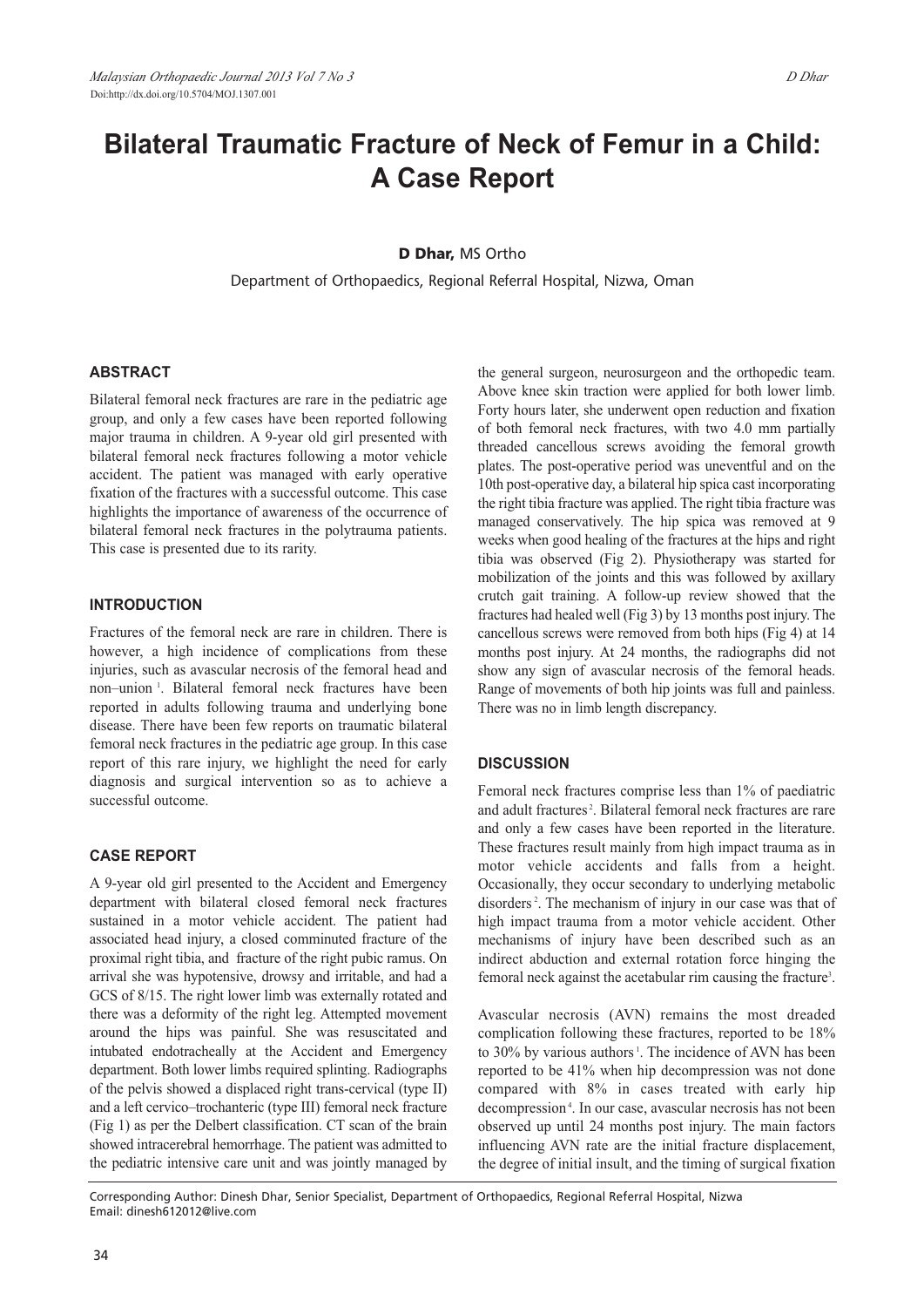

**Fig. 1:** Anterioposterior radiograph of pelvis showing bilateral



Fig. 2: Anterioposterior radiograph of pelvis after internal fixation of femoral neck fractures with cancellous screws.



**Fig. 3:** Anterioposterior radiograph of pelvis showing both



Anterioposterior radiograph of pelvis showing both **Fig. 4:** Anterioposterior radiograph of pelvis immediately after fracture neck femur healed with implants in situ. cancellous screw removal.

together with hip decompression. Operative fixation should be carried out preferably within 48 hours of fracture. Our case was operated on 40 hours after admission after optimization of her general condition and this is consistent with accepted guidelines. Other complications which can occur are non–union, coxa vara, coxa valga, leg length discrepancy, arthritic changes and premature closure of proximal femoral epiphysis<sup>1</sup>. Our patient did not have any of these complications.

In a recent systematic review Yeranosian *et al* <sup>5</sup> have reported that operative treatment or the type of reduction do not affects the rate of AVN, nonunion or premature physeal closure. Capsular decompression had no effect on AVN but delay in treatment beyond 24 hours was associated with a higher incidence of AVN.

In summary this is a report of a rare case of bilateral femoral neck fracture in a child. Early diagnosis and surgical intervention can lead to a good outcome. Proper assessment of pelvic radiographs especially in patients involved in high impact trauma is mandatory. A high index of suspicion will lessen the chances of missing such injuries in children.